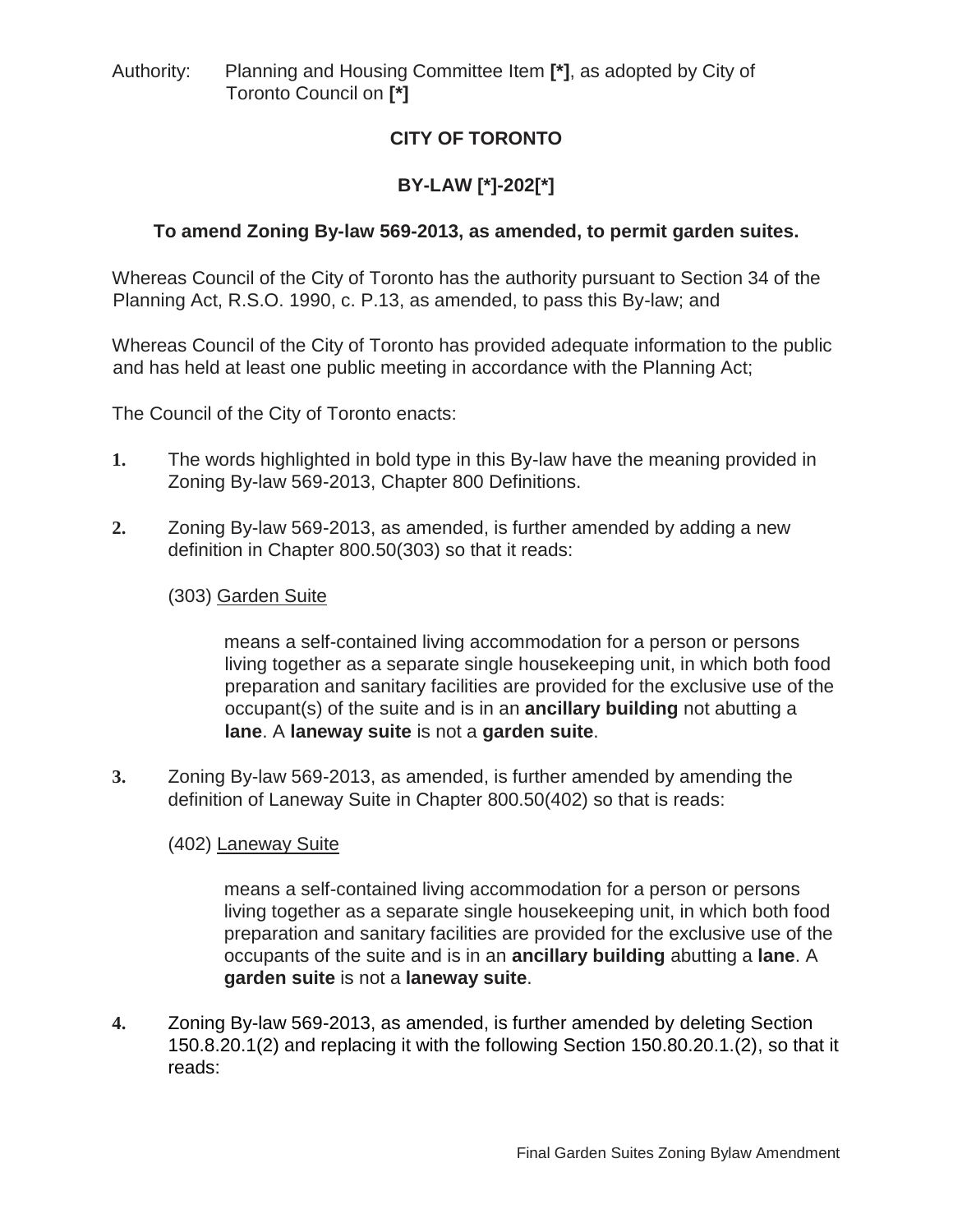(2) Laneway Suite - Use Restriction

A maximum of one **ancillary building** containing either a **laneway suite** or a **garden suite** is permitted on a **lot**. A **lot** may not contain both a **laneway suite** and a **garden suite**.

- **5.** Zoning By-law 569-2013, as amended, is further amended by adding to Section 10.10.20.20(1), the use **Garden Suite** (20) after the use 'Fire Hall (1)'.
- **6.** Zoning By-law 569-2013, as amended, is further amended by adding to Section 10.10.20.100 a new regulation (20) after regulation (19), so that it reads:
	- (20) Garden Suite

A **garden suite** in the R zone must comply with the specific use regulations in Section 150.7.

- **7.** Zoning By-law 569-2013, as amended, is further amended by adding to Section 10.20.20.20(1), the use **Garden Suite** (17) after the use 'Fire Hall (1)'.
- **8.** Zoning By-law 569-2013, as amended, is further amended by adding to Section 10.20.20.100 a new regulation (17) after regulation (16), so that it reads:
	- (17) Garden Suite

A **garden suite** in the RD zone must comply with the specific use regulations in Section 150.7.

- **9.** Zoning By-law 569-2013, as amended, is further amended by adding to Section 10.40.20.20 (1), the use **Garden Suite** (17) after the use 'Fire Hall (1)'.
- **10.** Zoning By-law 569-2013, as amended, is further amended by adding to Section 10.40.20.100 a new regulation (17) after regulation (16), so that it reads:
	- (17) Garden Suite

A **garden suite** in the RS zone must comply with the specific use regulations in Section 150.7.

- **11.** Zoning By-law 569-2013, as amended, is further amended by adding to Section 10.60.20.20(1), the use **Garden Suite** (17) after the use 'Fire Hall (1)'.
- **12.** Zoning By-law 569-2013, as amended, is further amended by adding to Section 10.60.20.100 a new regulation (17) after regulation (16), so that it reads: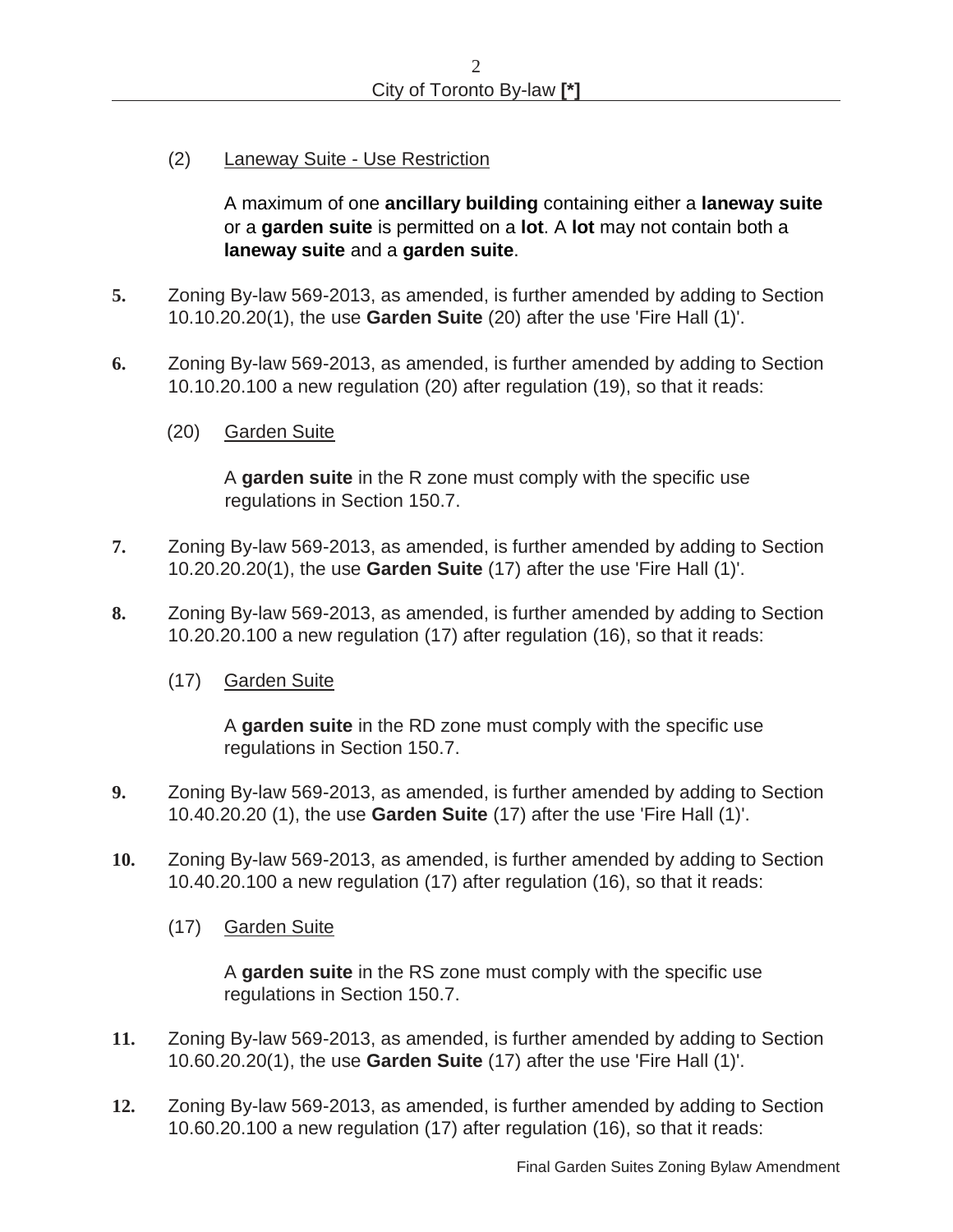(17) Garden Suite

A **garden suite** in the RT zone must comply with the specific use regulations in Section 150.7.

- **13.** Zoning By-law 569-2013, as amended, is further amended by adding to Section 10.80.20.20(1), the use **Garden Suite** (20) after the use 'Fire Hall (1)'.
- **14.** Zoning By-law 569-2013, as amended, is further amended by adding to Section 10.80.20.100 a new regulation (20) after regulation (19), so that it reads:
	- (20) Garden Suite A **garden suite** in the RM zone must comply with the specific use regulations in Section 150.7.
- **15.** Zoning By-law 569-2013, as amended, is further amended by inserting Section 150.7, Garden Suites, so that it reads:

#### **150.7 Garden Suites**

#### **150.7.1 General**

(1) Application of this Section

The regulations of Section 150.7 apply to **garden suites.** 

(2) Definition of Lawful

For the purposes of Chapter 150.7, the words **lawful** and **lawfully** highlighted in bold type, in addition to the definitions provided in Zoning By-law 569-2013, Chapter 800 Definitions, includes existing or authorized on or before **[insert date of Council adoption of this By-law]**, 2022.

#### **150.7.20 Use Requirements**

#### **150.7.20.1 General**

- (1) Garden Suite Permitted Uses
	- (A) Despite regulation 10.5.60.1(2), an **ancillary building** may be used for living accommodation in one **garden suite**.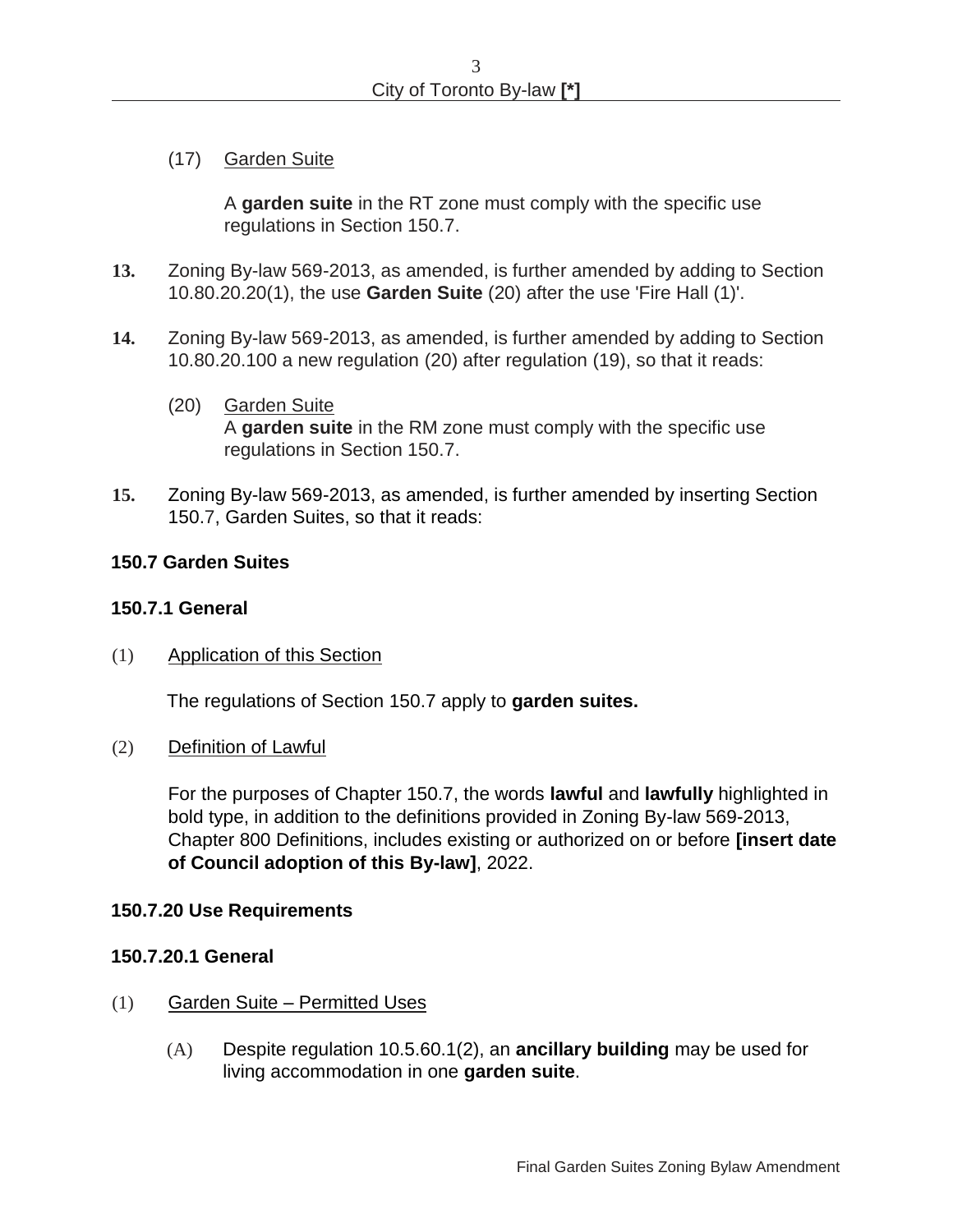- (B) Despite regulation 10.5.60.1(3), an **ancillary building** may have both food preparation facilities and sanitary facilities in a **garden suite**.
- (C) Despite regulation 10.5.60.1(4), above-ground parts of an **ancillary building** containing a **garden suite** may be erected prior to the erection of the **main walls** and completion of the roof of a **residential building** on the same **lot**.
- (D) Despite regulation 150.5.60.1(1), a **home occupation** is permitted in a **garden suite** if the **garden suite** is exclusively and separately occupied as a principal residence, applying the regulations of Section 150.5 as if it is a **dwelling unit**; and
- (E) Despite regulation 150.13.20.1(1), a **short-term rental** is permitted in an **ancillary building** if it is in a **garden suite** that is exclusively and separately occupied as a principal residence.

### (2) Garden Suite – Use Restriction

A maximum of one **ancillary building** containing either a **garden suite** or a **laneway suite** is permitted on a **lot**. A **lot** may not contain both a **garden suite** and a **laneway suite**.

### **150.7.50 Yards**

### **150.7.50.10 Landscaping**

(1) Landscaping Requirements for a Garden Suite

Despite regulation 10.5.50.10(3), for a **lot** with a **residential building** and an **ancillary building** containing a **garden suite**:

- (A) with a **lot frontage** of greater than 6.0 metres, a minimum of 50 percent of the area:
	- (i) between all rear **main walls** of the **residential building** on the **lot**  and the **rear lot line**, and
	- (ii) extending parallel to the **rear lot line** across the full width of the **lot** from the point where the rear **main wall** of the **residential building** meets the **residential building's** side **main walls** closest to the respective **side lot lines**,

must be for **soft landscaping**; and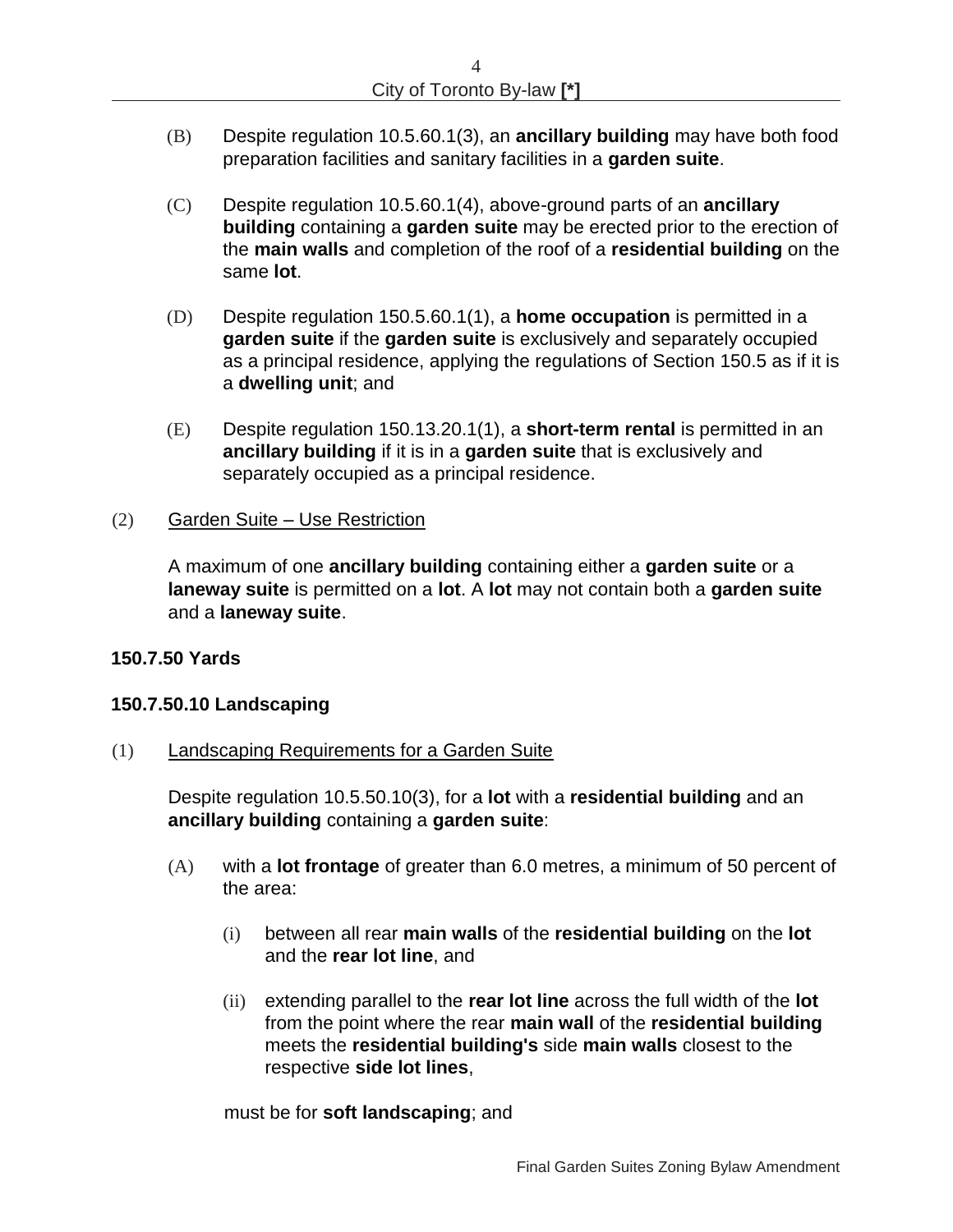- (B) with a **lot frontage** of 6.0 metres or less, a minimum of 25 percent of the area:
	- (i) between all rear **main walls** of the **residential building** on the **lot**  and the **rear lot line**, and
	- (ii) extending parallel to the **rear lot line** across the full width of the **lot** from the point where the rear **main wall** of the **residential building** meets the **residential building's** side **main walls** closest to the respective **side lot lines**,

must be for **soft landscaping**.

## **150.7.60. Ancillary Building Requirements When Containing a Garden Suite**

### **150.7.60.20 Setbacks**

(1) Parts of a Garden Suite to which a Required Building Setback Applies

Despite regulation 5.10.40.70.(2), the required minimum **ancillary building setbacks** apply to all parts of an **ancillary building** containing a **garden suite** above-ground and below-ground, excluding footings.

(2) Garden Suite - Rear Yard Setback

Despite regulations 10.5.60.20(2) and regulation 10.10.60.20(1), the required minimum **rear yard setback** for an **ancillary building** containing a **garden suite** is:

- (A) if on a **lot** with a **lot depth** greater than 45.0 metres, equal to the greater of 1.5 metres and half the height of the **ancillary building** containing a **garden suite**; and
- (B) in all other cases, 1.5 metres.

#### <span id="page-4-0"></span>(3) Garden Suite on Through Lot – Rear Yard Setback

The required minimum **rear yard setback** for an **ancillary building** containing a **garden suite** must comply with regulation 150.7.60.20(2), except:

<span id="page-4-1"></span>(A) if it is on a **through lot**, and a **residential building** on an adjacent **lot** fronts on the **street** that abuts the **rear lot line** of the **through lot**, the required minimum **rear yard setback** for the **ancillary building** containing a **garden suite** is equal to the required minimum **front yard setback** for the **residential building** on the adjacent **lot**; and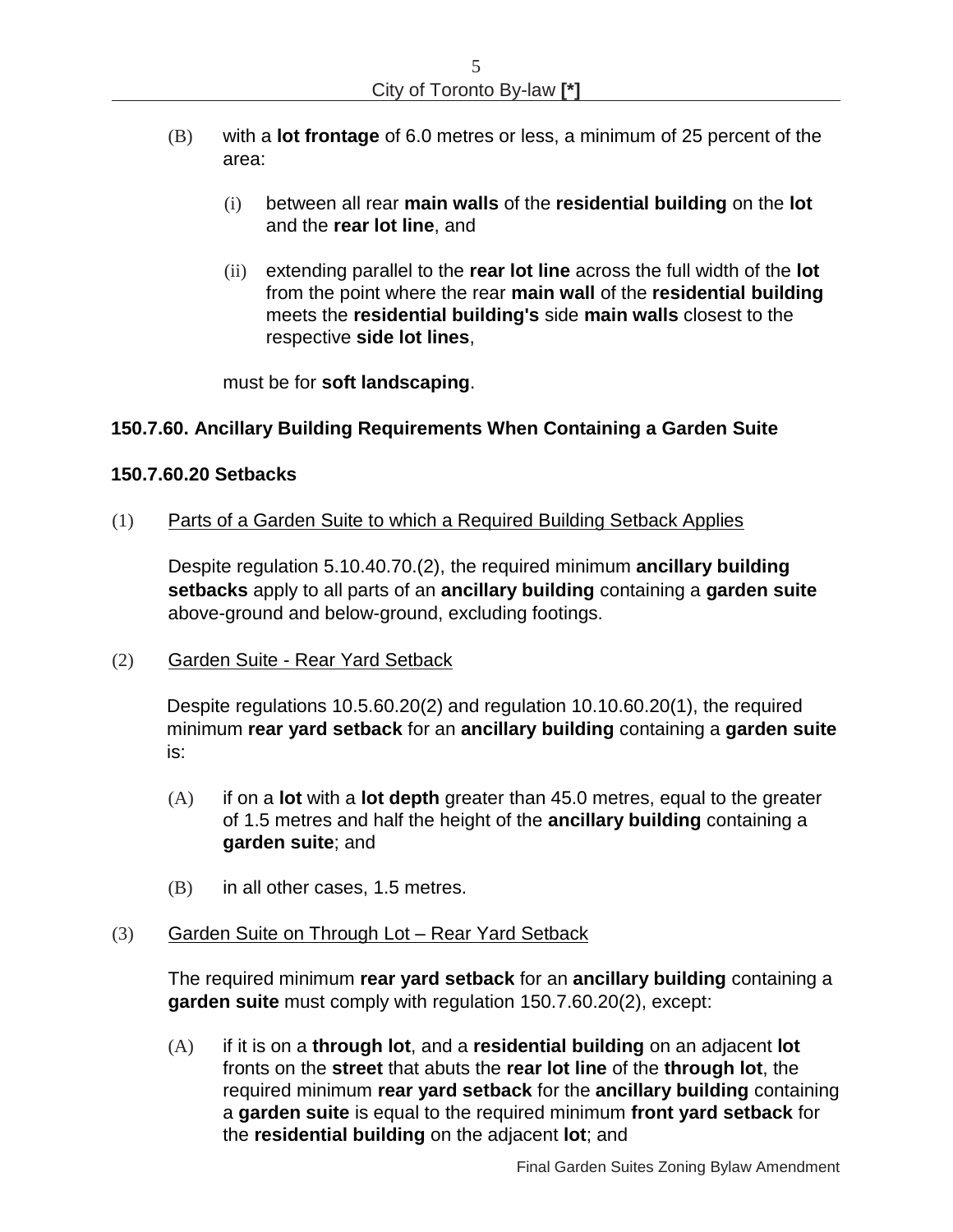(B) in all other cases, 1.5 metres;

#### (4) Garden Suite containing a Parking Space on Through Lot – Rear Yard Setback

The required minimum **rear yard setback** for an **ancillary building** containing a **garden suite** and a **parking space** must comply with regulation 150.7.60.20(2), except if it is on a **through lot** and **vehicle** access is from the **street** abutting the **rear lot line**, the required minimum **rear yard setback** is greater of:

- (A) the **rear yard setback** required by regulation 150.7.60.2[0\(3\)](#page-4-0)[\(A\);](#page-4-1) and
- (B) 6.0 metres.

#### (5) Garden Suite – Side Yard Setback

Despite regulations 10.5.60.20(3) and (6) and 10.10.60.20(1), the required minimum **side yard setback** for an **ancillary building** containing a **garden suite** is:

- (A) if the **side lot line** does not abut a **street**, and there are openings such as doors or windows in the side **main wall** of the **ancillary building**, the greater of 1.5 metres and the amount that is 10% of the **lot frontage**, to a maximum of 3.0 metres; and
- (B) in all other cases, the greater of 0.6 metres and the amount that is 10% of the **lot frontage**, to a maximum of 3.0 metres.

#### (6) Garden Suite on Corner Lot – Side Yard Setback

Despite 10.5.60.20(3)(C)(i), the required minimum **side yard setback** for an **ancillary building** containing a **garden suite** must comply with regulation 150.7.60.20(5), except:

- (A) if it is on a **corner lot** and the **ancillary building** containing a **garden suite** contains a **parking space** and **vehicle** access from the **street** abutting the **side lot line**, the required minimum **side yard setback** is 6.0 metres; and
- (B) in all other cases, the required minimum **side yard setback** is the greater of the required minimum **side yard setback** for the **residential building**  on the **lot** and 1.5 metres.

#### **150.7.60.21 Setback Exemptions**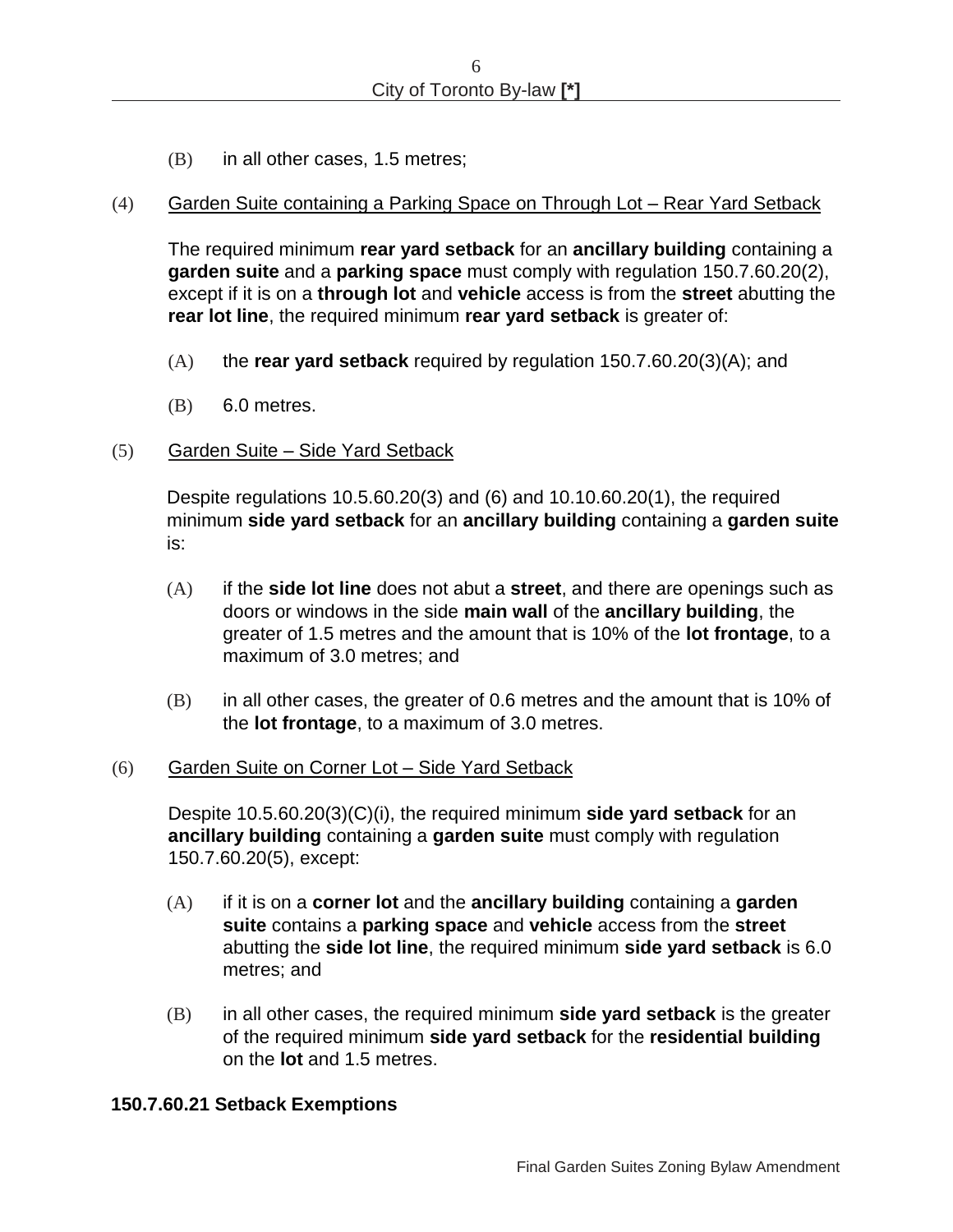(1) Permitted Setbacks for Lawfully Existing Ancillary Buildings

If the **lawful building setback** of a **lawfully existing ancillary building** is less than the required minimum **building setback** for an **ancillary building** containing a **garden suite** required by Clause 150.7.60.20, the required minimum **building setback** for a **garden suite** in that **lawfully existing ancillary building** is:

- (A) the minimum **rear yard setback** for that **lawfully existing ancillary building**; and
- (B) the minimum **side yard setback** for that **lawfully existing ancillary building**.

### **150.7.60.30 Separation and Dimensions**

<span id="page-6-2"></span>(1) Minimum Separation between a Residential Building and the Ancillary Building

Despite regulation 10.5.60.30(1), an **ancillary building** containing a **garden suite** must be:

- (A) no less than 5.0 metres from a **residential building** on the same **lot** if the height of the **ancillary building** is no greater than 4.0 metres; and
- (B) no less than 7.5 metres from a **residential building** on the same **lot** if the height of the **ancillary building** is greater than 6.0 metres.
- <span id="page-6-1"></span><span id="page-6-0"></span>(2) Angular Planes
	- (A) No part of an **ancillary building** containing a **garden suite** may penetrate any of the following:
		- (i) a 45-degree **angular plane** projected towards the **rear lot line**, beginning from a height of 4.0 metres at a distance of 7.5 metres from the rear **main wall** of the **residential building** on the same **lot**;
		- (ii) a 45-degree **angular plane** projected towards the **front lot line**, beginning from a height of 4.0 metres from the required **rear yard setback**; and
		- (iii) a 45-degree **angular plane** projected towards the opposite **side lot line**, beginning from a height of 4.0 metres from the required **side yard setback**.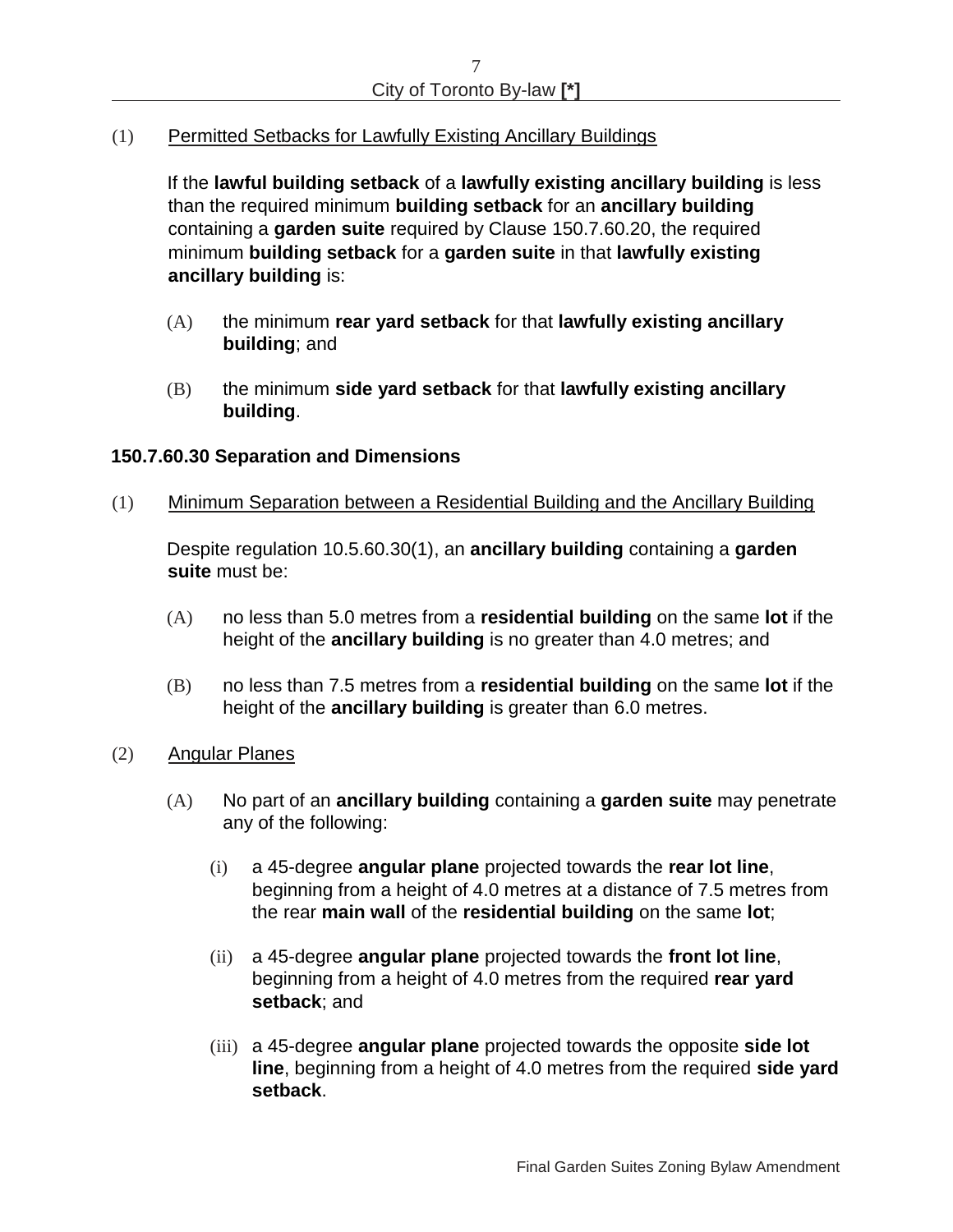(B) Despite regulation 150.7.60.3[0\(2\)](#page-6-0)[\(A\),](#page-6-1) **angular planes** are not applicable to those sides of an **ancillary building** containing a **garden suite** that abut a **street**.

### <span id="page-7-0"></span>(3) Permitted Projections into Required Front Main Wall Angular Plane

Despite regulation 150.7.60.3[0\(2\),](#page-6-0) a dormer or a vertical extension of the front **main wall** of an **ancillary building** containing a **garden suite** may project into the required **angular plane** if it occupies no more than 30 percent of the total width of the **ancillary building's** front **main wall**.

### (4) Skylights in a Roof

Despite regulation 150.7.60.3[0\(3\),](#page-7-0) skylights in a roof may project into a required **angular plane** a maximum of 0.3 metres.

### **150.7.60.31 Separation Exemptions**

(1) Minimum Separation Between a Lawfully Existing Residential Building and a Lawfully Existing Ancillary Building

If the separation between a **lawfully existing ancillary building** and a **lawfully existing residential building** on the same **lot** is less than the required minimum separation between an **ancillary building** containing a **garden suite** and a **residential building** required by Clause 150.7.60.30(1), the required minimum separation between the **lawfully existing residential building** and the **lawfully existing ancillary building** is the separation that exists between the **lawfully existing ancillary building** and the **lawfully existing residential building**.

#### **150.7.60.40 Height**

#### (1) Maximum Height of a Garden Suite

Despite regulation 10.5.60.40(2)(B), the permitted maximum height of an **ancillary building** containing a **garden suite** is:

(A) if the **ancillary building** containing a **garden suite** is located a minimum of 5.0 metres to less than 7.5 metres from the **residential building** on the **lot**, 4.0 metres; and

(B) if the **ancillary building** containing a **garden suite** is located 7.5 metres or more from the **residential building** on the **lot**, 6.0 metres.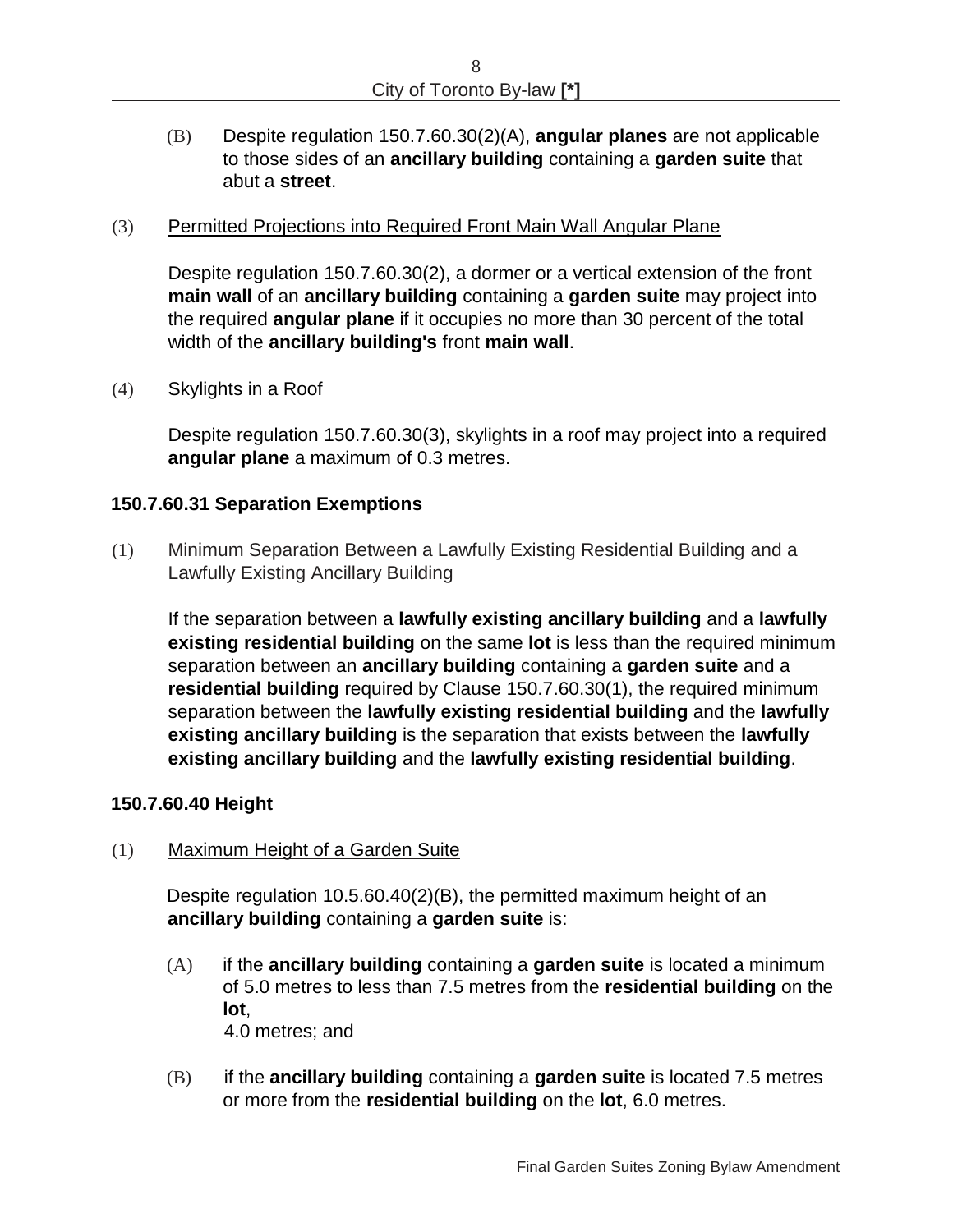(2) Maximum Storeys for Garden Suites

Despite regulation 10.5.60.40(3), an **ancillary building** containing a **garden suite** may have a maximum of two **storeys**.

(3) Height of Specific Structures on a Garden Suite

The following **structures** on the roof of an **ancillary building** containing a **garden suite** may exceed the permitted maximum height for that **building** by 1.0 metres:

- (A) antennae;
- (B) flagpoles;
- (C) parapets for a **green roof**, if they are no closer than 1.0 metre from the **main walls** of the **ancillary building**;
- (D) satellite dishes; and
- (E) weather vanes.
- (4) Height of Skylights on a Garden Suite

Skylights on the roof of an **ancillary building** containing a **garden suite** may exceed the permitted maximum height for that **building** by 0.3 metres.

#### <span id="page-8-0"></span>(5) Height of Elements for Functional Operation of the Garden Suite

The following equipment and **structures** on the roof of an **ancillary building** containing a **garden suite** may exceed the permitted maximum height for that **building** by 1.0 metre, subject to [\(6\)](#page-9-0) below:

- (A) equipment used for the functional operation of the **ancillary building**  containing a **garden suite**, such as electrical, utility, mechanical and ventilation equipment;
- (B) **structures** or parts of the **ancillary building** containing a **garden suite** used for the functional operation of the **building**, such as enclosed stairwells, roof access, maintenance equipment storage, chimneys, vents, and water supply facilities; and
- (C) **structures** that enclose, screen or cover the elements listed in regulation (A) and (B) above.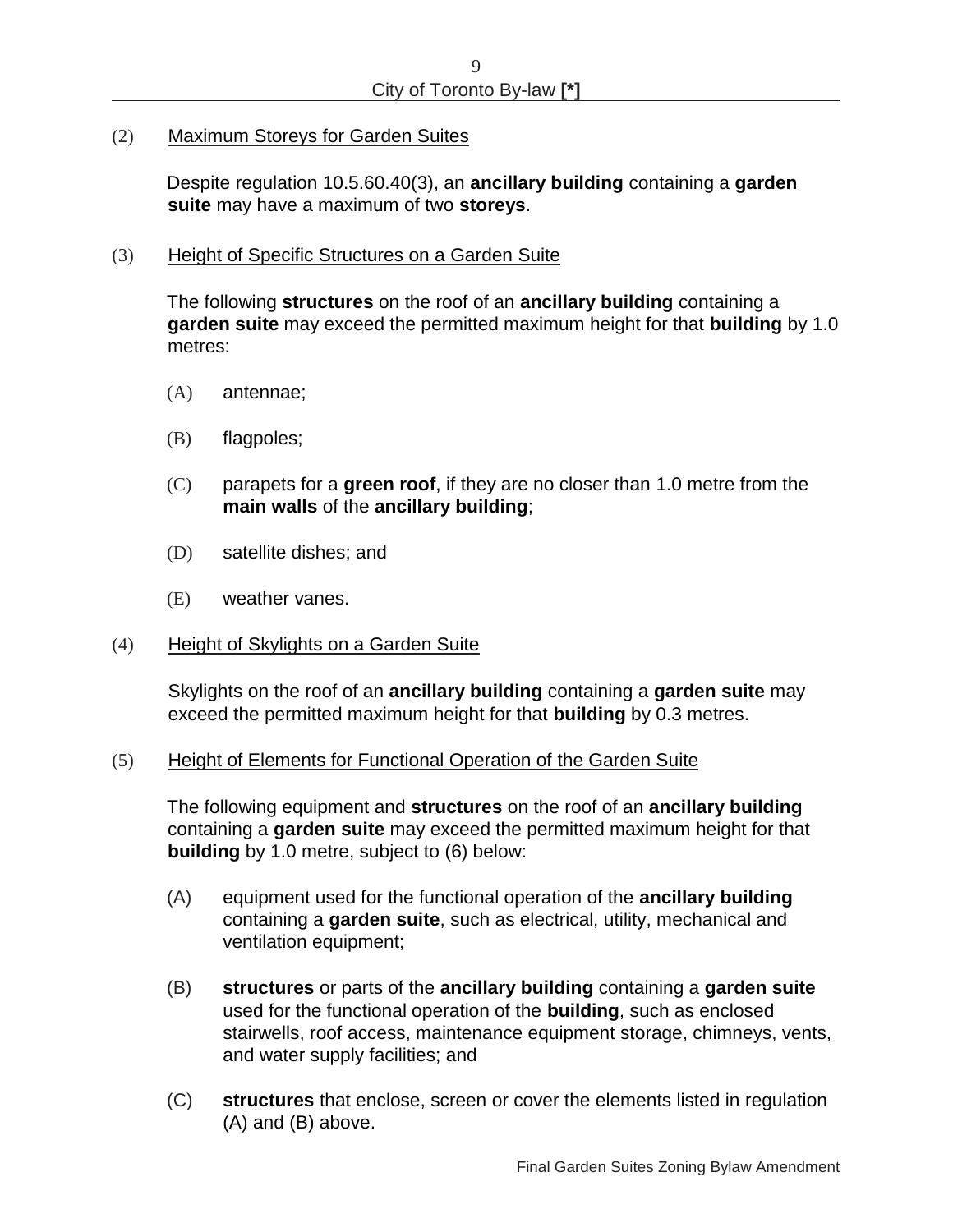# <span id="page-9-0"></span>(6) Height - Horizontal Limits on Elements for Functional Operation of the Garden **Suite**

Equipment, **structures** or parts of an **ancillary building** permitted in regulation 150.7.60.4[0\(5\)](#page-8-0) must not:

- (A) cover more than 30 percent of the area of the roof, measured horizontally; and
- (B) be located closer than 1.0 metre to the **main walls** of the **ancillary building**.
- (7) Height of Garden Suite Entrance

Regulation 10.5.60.40(4) does not apply to an **ancillary building** containing a **garden suite**.

### **150.7.60.50 Floor Area**

(1) Exclusion from Floor Space Index

The **gross floor area** of an **ancillary building** containing a **garden suite** is not included for the purpose of calculating the total **gross floor area** and floor space index for a **lot**.

(2) Garden Suite – Interior Floor Area

The **interior floor area** of an **ancillary building** containing a **garden suite** must be less than the **gross floor area** of the **residential building** on a **lot**.

(3) Exemption from Maximum Floor Area for an Ancillary Building

Regulation 10.5.60.50(2) does not apply to an **ancillary building** containing a **garden suite**.

### **150.7.60.60 Decks, Platforms and Amenities, and Permitted Encroachments**

<span id="page-9-1"></span>(1) Interpretation of Platform Walls

The exterior sides of a platform, such as a deck, porch, balcony or similar **structure**, attached to or within 0.3 metres of an **ancillary building** containing a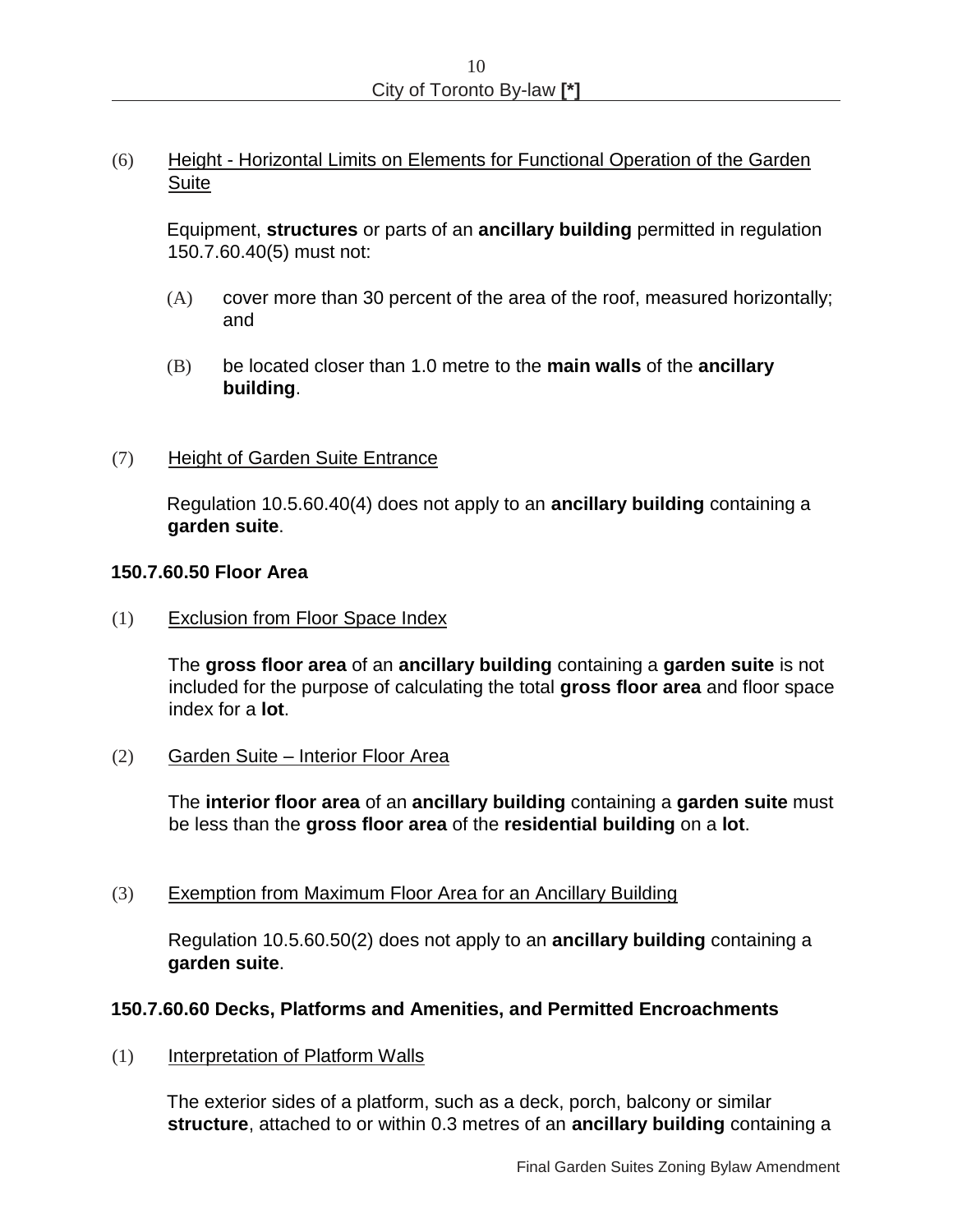**garden suite**, are not **main walls** if at least 50 percent of the exterior sides above the floor are open to the outside.

### <span id="page-10-0"></span>(2) Platform Restrictions

Despite regulation 10.5.60.20(11), a platform without **main walls** in accordance with regulation 150.7.60.6[0\(1\)](#page-9-1) is permitted, if:

- (A) the area of the platform, other than a **green roof**, is less than 10 percent of the **interior floor area** of the **garden suite**;
- <span id="page-10-1"></span>(B) the platform complies with the required minimum **building setbacks**, separation distances and **angular planes** for the **ancillary building** containing a **garden suite**; and
- (C) the exterior sides of a platform adjacent to a **side yard** are visually screened from an abutting **lot** by an opaque barrier with a vertical dimension of no less than 1.5 metres.

### (3) Platform Height

Despite regulation 10.5.60.40(5)(B), the level of the floor of a platform permitted in accordance with regulation 150.7.60.6[0\(2\),](#page-10-0) other than a **green roof**, must be:

- (A) no higher than 0.2 metres above the level of the floor of the **storey** from which it gains access; and
- (B) located on the **first floor** of an **ancillary building** containing a **garden suite**.

### <span id="page-10-2"></span>(4) Permitted Encroachments for Platforms

Despite regulation 150.70.60.6[0\(2\)](#page-10-0)[\(B\),](#page-10-1) a platform without **main walls** in accordance with 150.70.60.6[0\(1\),](#page-9-1) together with stairs or ramps leading to the platform, may encroach into the distance separation required in regulation 150.7.60.3[0\(1\)](#page-6-2) by a maximum of 1.5 metres from the front **main wall** of the **ancillary building** if the platform is no higher than 0.3 metres above the average elevation of the ground measured along the front **main wall** of the **ancillary building**.

(5) Permitted Encroachments for Canopies and Awnings

A canopy, awning or similar **structure**, with or without structural support, or a roof over a platform which complies with regulation 150.70.60.6[0\(4\),](#page-10-2) may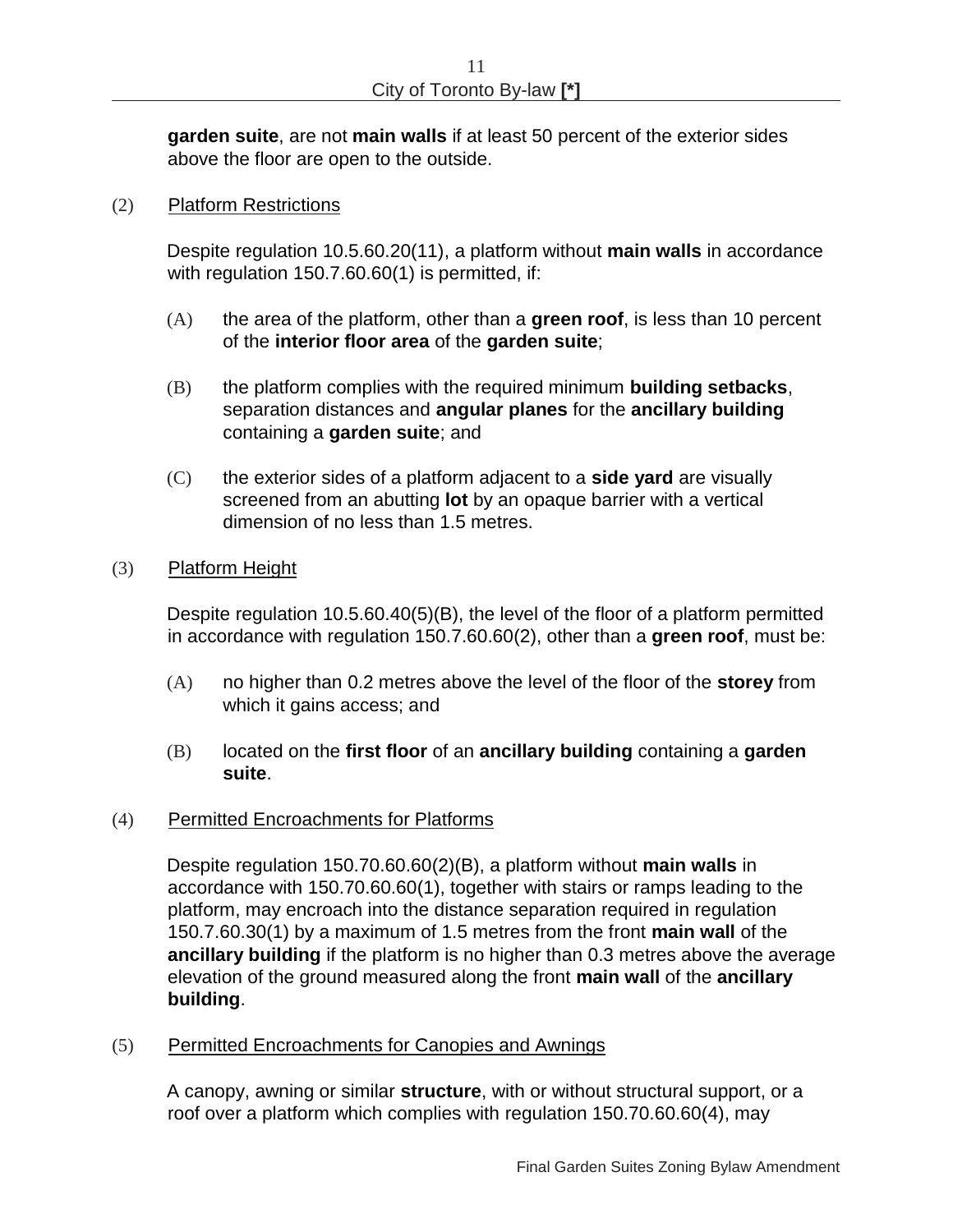encroach into a required separation distance or **building setback**, subject to the following:

- (A) the maximum height of the roof, canopy, awning or similar **structure** is 4.0 metres above the average elevation of the ground measured along the abutting **main wall** of the **ancillary building**;
- (B) a canopy, awning or similar **structure** may encroach into the distance separation required in regulation 150.7.60.3[0\(1\)](#page-6-2) a maximum of 1.5 metres from the front **main wall** of the **ancillary building**; and
- (C) between a rear or side **lot line** and the **ancillary building**, a canopy, awning or similar **structure** may encroach into the **ancillary building setbacks** required in Clause 150.7.60.20 as follows:
	- (i) on a **main wall** of the **ancillary building** containing a **garden suite** that faces a **street**, the lesser of 50% of the required **building setback** and 1.5 metres.

### (6) Architectural Features

Architectural features on an **ancillary building** containing a **garden suite** must comply with the following, if the architectural features are no closer to a **lot line** than 0.3 metres:

- (A) a pilaster, decorative column, cornice, sill, belt course or other similar architectural feature may encroach into a **building setback** required in Clause 150.7.60.20 or into the distance separation required in regulation 150.7.60.3[0\(1\)](#page-6-2) to a maximum of 0.6 metres; and
- (B) a chimney breast may encroach into a **building setback** required in Clause 150.7.60.20 or into the distance separation required in regulation 150.7.60.3[0\(1\)](#page-6-2) to a maximum of 0.6 metres, if it is no wider than 2.0 metres.
- (7) Equipment

Wall mounted equipment on an **ancillary building** containing a **garden suite**, such as vents, pipes, utility equipment, satellite dishes, antennae or air conditioners, may encroach a maximum of 0.6 metres as follows, if the equipment is no closer to a **lot line** than 0.3 metres:

(A) on a **main wall** of the **ancillary building**, into the minimum **building setbacks** required in Clause 150.7.60.20; and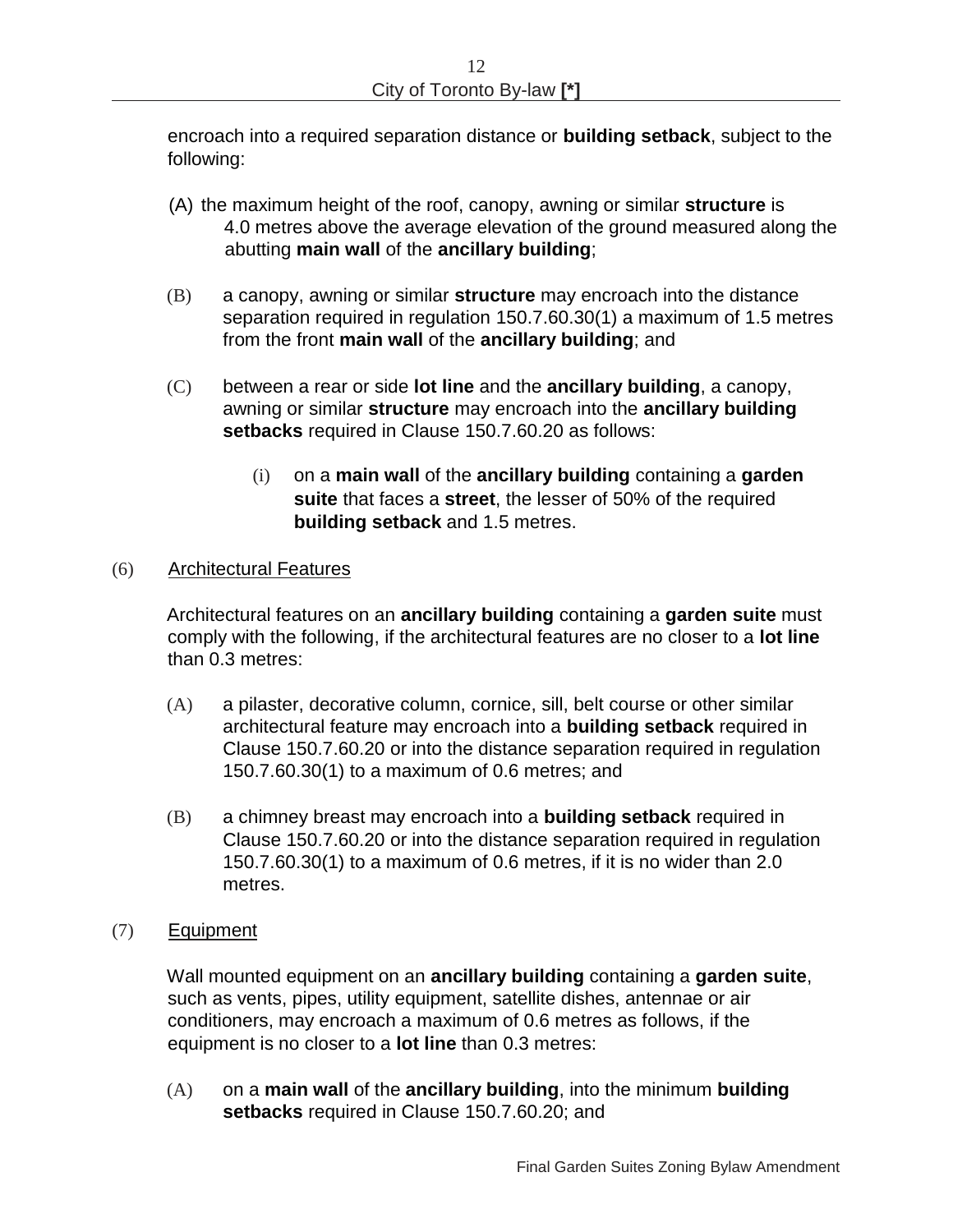(B) on the front **main wall** of the **ancillary building**, into the distance separation required in regulation 150.7.60.3[0\(1\).](#page-6-2)

#### **150.7.60.70 Lot Coverage**

(1) Lot Coverage Requirement for a Lot with a Garden Suite

Despite regulations 10.5.60.70(1) and 10.10.60.70(1), if a **lot** has an **ancillary building** containing a **garden suite**:

- (A) the **ancillary building** containing a **garden suite** is not included in the overall calculation of **lot coverage**;
- (B) the area of the **lot** covered by all **ancillary buildings** combined, including the **ancillary building** containing a **garden suite**, may not exceed 20 percent of the **lot area**; and
- (C) the area of the **lot** covered by an **ancillary building** containing a **garden suite** may not exceed the lesser of:
	- (i) 40% of the area:

(a) between all rear **main walls** of the **residential building** on the **lot** and the **rear lot line**, and

(b) extending parallel to the **rear lot line** across the full width of the **lot** from the point where the rear **main wall** of the **residential building** meets the **residential building's** side **main walls** closest to the respective **side lot lines**; and

(ii) A total floor area of 60.0 square metres.

### **150.7.75 Energy Regulations**

#### **150.7.75.1 General**

(1) Solar Energy Device

Despite regulation 10.5.75.1(4), a photovoltaic **solar energy** device or thermal **solar energy** device that is on an **ancillary building** containing a **garden suite**:

(A) must comply with the required minimum **building setbacks** for an **ancillary building** containing a **garden suite**; and